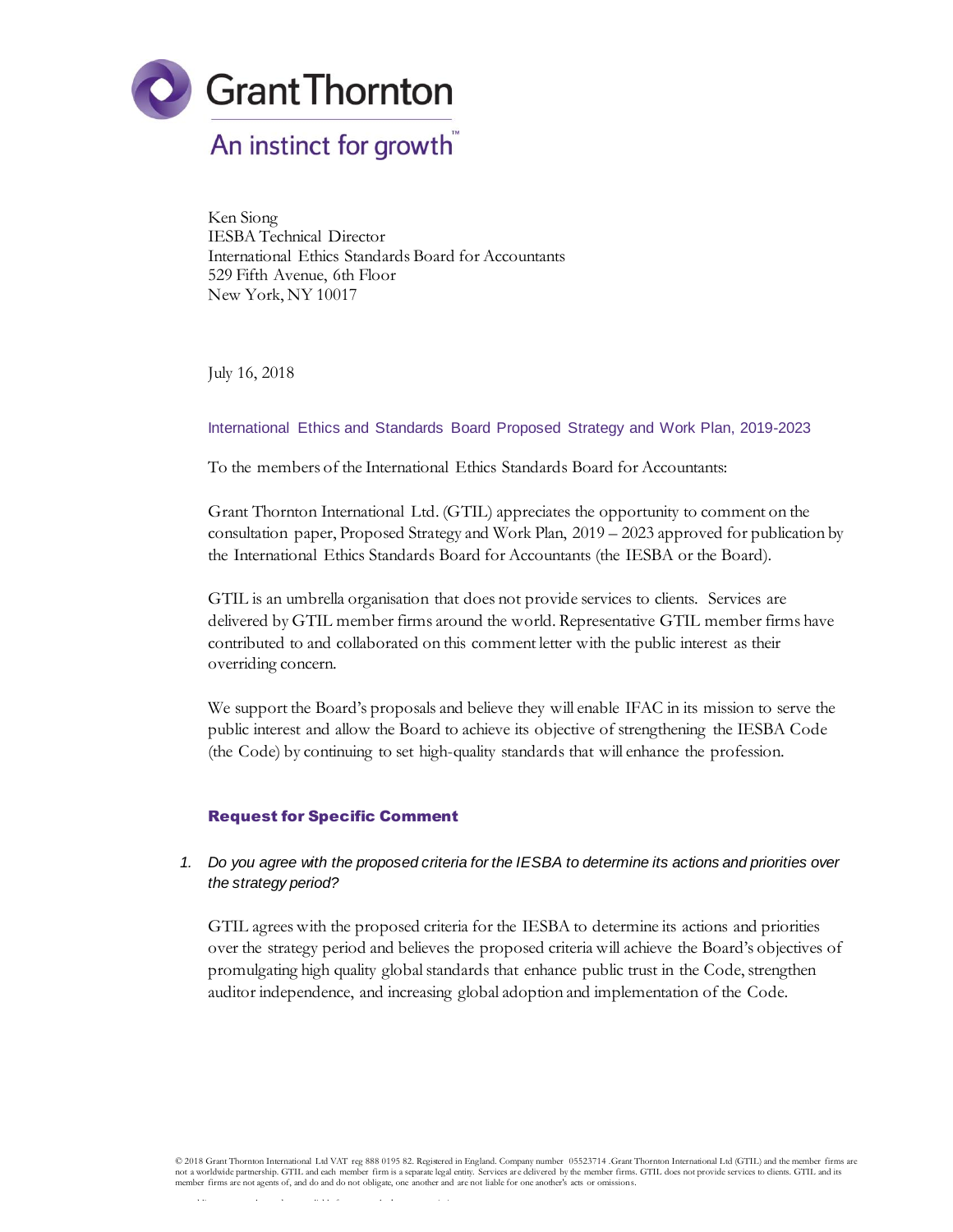*2. Do you support the actions that have been identified with respect to each strategic theme? If not, please explain why?*

GTIL supports the actions that have been identified with respect to each strategic theme.

## *3. Recognizing that this proposed SWP is ambitious, do you believe the IESBA should accelerate or defer any particular work stream(s)? If so, please explain why?*

GTIL appreciates the SWP put forth by the IESBA in order to strengthen the public interest objectives and trust in the accountancy profession.

We believe the Board should consider accelerating the project proposal for materiality. We believe the new application material to explain materiality in relation to provisions addressing non-assurance services delivered to audit clients is extremely beneficial to help Professional Accountants (PAs) assess threats created by performing certain non-assurance services.

However, materiality is a prevalent concept in the Code referenced in the financial interests and business relationships sections of the Code. As materiality is a subjective concept, we believe PAs in public practice and in business would greatly benefit from additional "materiality" guidance that improves clarity and covers both quantitative and qualitative factors, to aid PAs when assessing the risks created by financial interests, business relationships and breaches of the Code. Accordingly, we recommend the Board consider accelerating its Q1 2021 start for this project.

We also believe the timing of issuing guidance for trends and developments in technology and innovation and emerging or newer models of service delivery should also be accelerated given the rate of growth in these services areas and the lack of guidance that is presently available in the Code.

## *4. Do you have comments on any other matters addressed in this consultation paper or any significant matters not covered in this consultation paper that you believe the IESBA should address?*

GTIL does not have any comments on any other matters addressed in the consultation paper or on any significant matters not covered in this consultation paper.

\*\*\*\*\*

GTIL would like to thank the IESBA for this opportunity to comment. As always we welcome an opportunity to meet with representatives of the IESBA to discuss these matters further. If you have any questions, please contact Gina Maldonado-Rodek, Director - Global Independence at gina.maldonado-rodek@gti.gt.com.